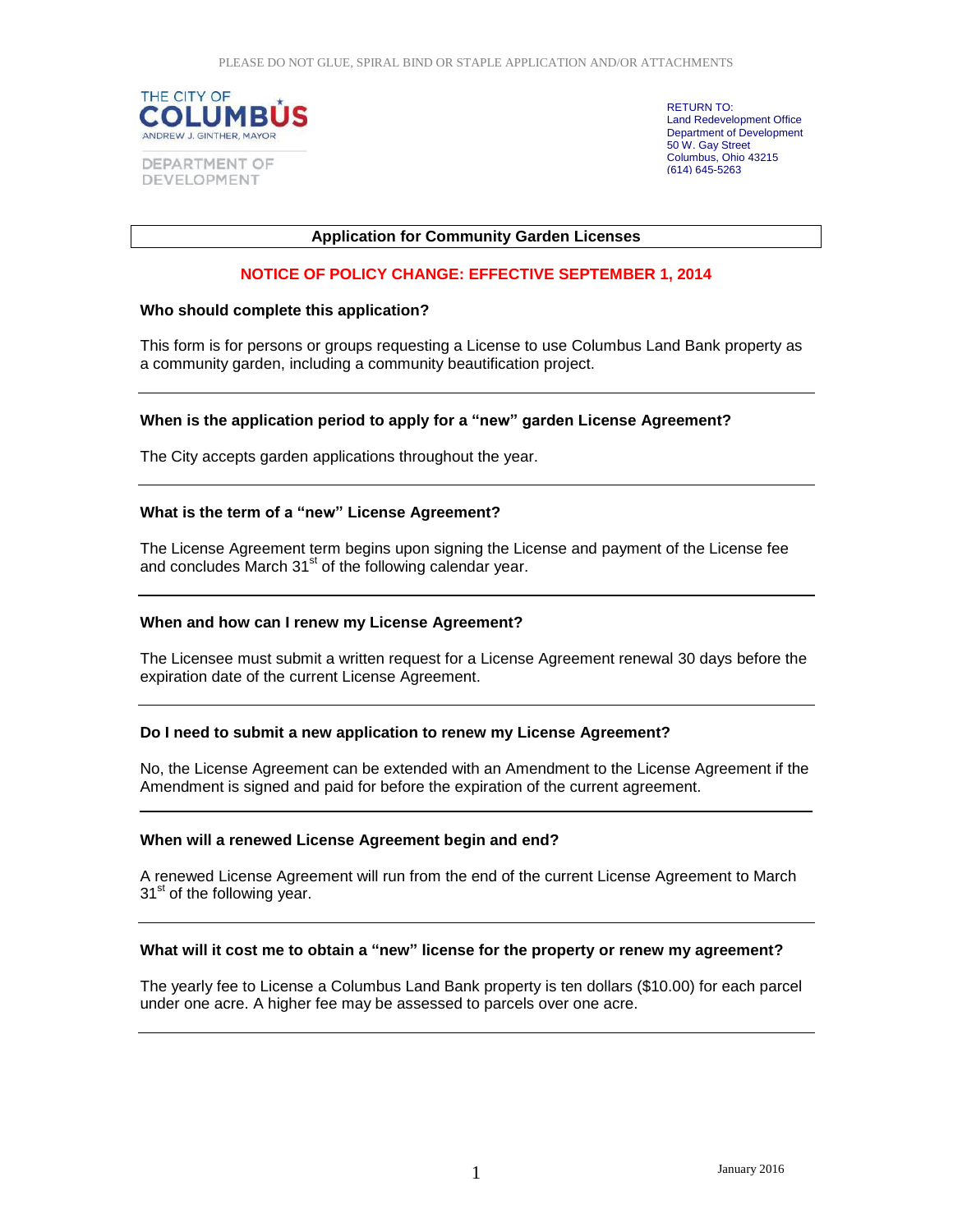# **What else do I need to know before getting started?**

It is in your best interest to read and understand the material in this section before proceeding with the application. Please read the following additional information, then sign and date on this page.

- The City will not license properties with a permanent structure.
- All improvements proposed by the applicant must be approved by the City.
- Any deviations to the original site plan submitted with this application will require the submittal of a new site plan.
- The Licensee will be responsible for the mowing and maintenance, including costs, of the property while it is licensed to him or her; failure to maintain the property is grounds for termination of the license agreement.
- The City does not provide or pay for public water or other utilities for garden sites
- The property will be licensed "as is."
- The City reserves the absolute right to accept or reject any and all proposals.

# **1. Land Bank Property You Wish to License:**

| <b>Parcel ID Number:</b> |  |
|--------------------------|--|
| <b>Address:</b>          |  |
|                          |  |
|                          |  |

# **2. Applicant Information (Please Print)**

| Name: Last:                       | First: | MI: |
|-----------------------------------|--------|-----|
| <b>Company/Organization:</b>      |        |     |
| <b>Name on License Agreement:</b> |        |     |
| <b>Current Address:</b>           |        |     |
| <b>Phone Number(s):</b>           |        |     |
| $Email(s)$ :                      |        |     |

# **Signature (Required)**

I hereby authorize the Land Redevelopment Office of the City of Columbus to obtain any credit, criminal, or other information necessary to 1) Determine my ability, or the ability of the party that I represent, to complete the proposed project. 2) Verify the information supplied in this application. All the information that I have provided is accurate to the best of my knowledge, and will remain confidential.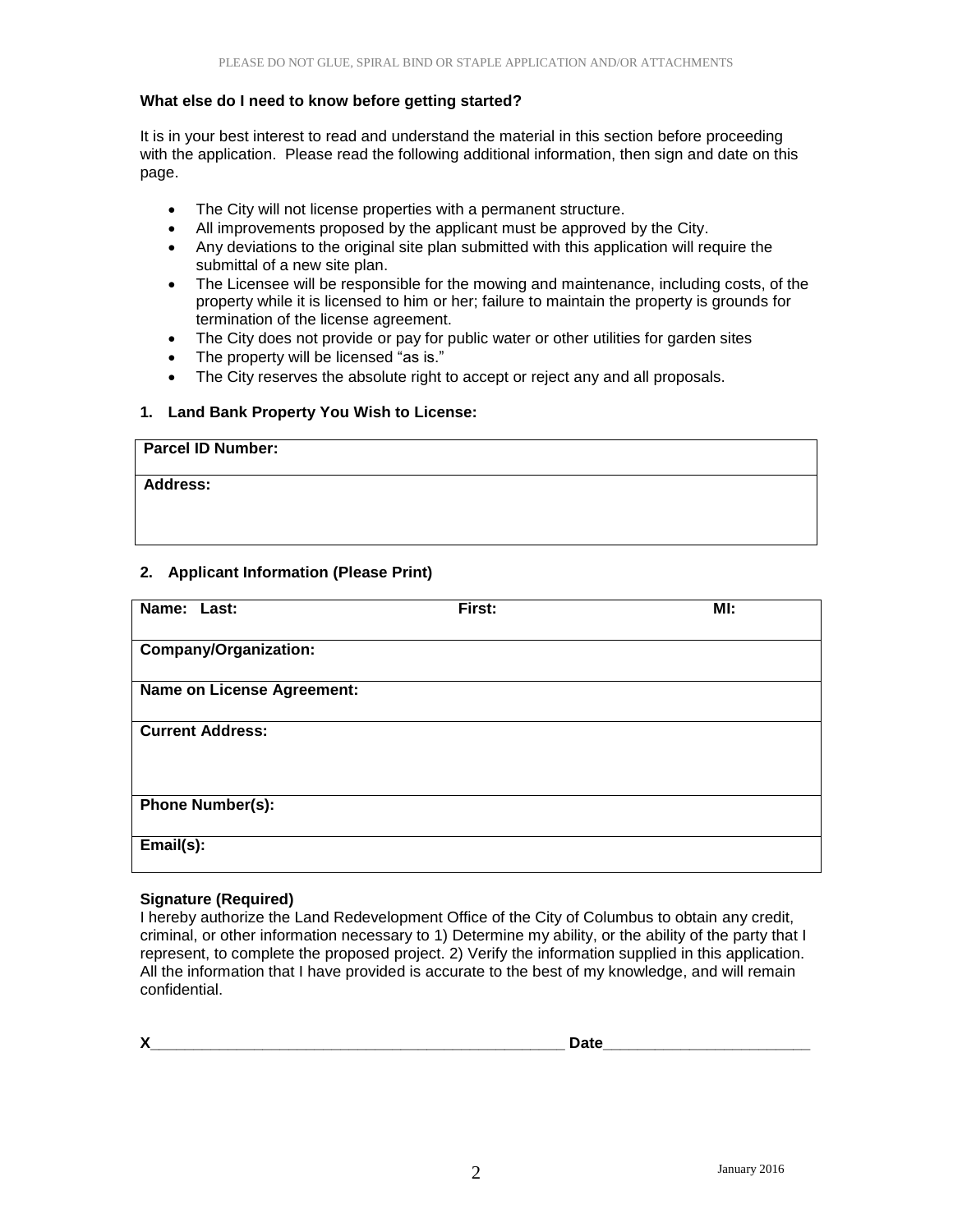# **Please Respond to the Following Statements and Questions:**

1. Have you, or any Company/Organization in which you hold interest, ever failed to pay property taxes on time? Please explain a "yes" answer on separate attachment.

|                                                                                                                                                                                                                                         | Yes |  | No l        |  |  |
|-----------------------------------------------------------------------------------------------------------------------------------------------------------------------------------------------------------------------------------------|-----|--|-------------|--|--|
| 2. Have you, or any Company/Organization in which you hold interest, ever received a notice from<br>the City indicating that you are in violation of City Code? Please explain a "yes" answer on                                        |     |  |             |  |  |
| separate attachment.                                                                                                                                                                                                                    | Yes |  | $No$ $\Box$ |  |  |
| 3. Have you, or any Company/Organization in which you hold interest, ever had a foreclosure filed<br>or a judgment certified against you? Please explain a "yes" answer below. Please explain a<br>"yes" answer on separate attachment. |     |  |             |  |  |
|                                                                                                                                                                                                                                         | Yes |  | No $\Box$   |  |  |
| 4. Do you, or any Company/Organization in which you hold interest, owe any income taxes,<br>mortgage or other debts to the City of Columbus? Please explain a "yes" answer on separate<br>attachment.                                   |     |  |             |  |  |
|                                                                                                                                                                                                                                         | Yes |  | No $\Box$   |  |  |
| 5. Have you made a site visit to the parcel you wish to license for a community garden?                                                                                                                                                 |     |  |             |  |  |
|                                                                                                                                                                                                                                         | Yes |  | No $\Box$   |  |  |
| 6. Do you or your organization desire to purchase the property at some point in time?                                                                                                                                                   |     |  |             |  |  |
|                                                                                                                                                                                                                                         | Yes |  | No $\Box$   |  |  |
| 7. Do you or your organization have any prior experience community gardening or urban farming?<br>Please explain.                                                                                                                       |     |  |             |  |  |

8. How many people and who will be volunteering and helping at the proposed garden?

<sup>9.</sup> Have you spoken to the adjacent neighbors, community, or Area Commission of the parcel you or your organization are proposing to garden? Please explain.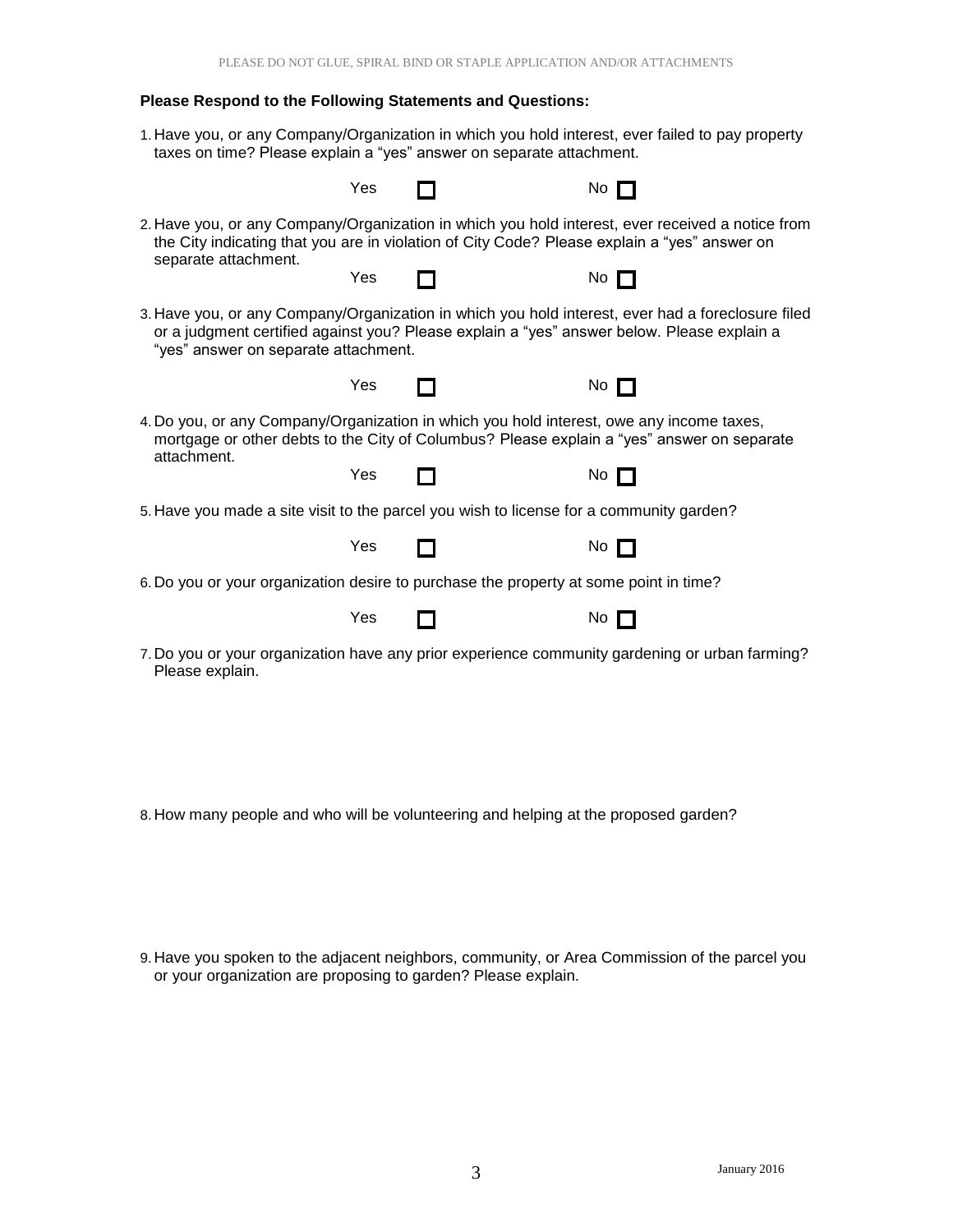- 10. GOALS/OBJECTIVES OF THE GARDEN:
- 11. WHAT IS THE PROPOSED BUDGET IN YEAR 1? \_\_\_\_\_\_\_\_\_\_\_\_
- 12. YEAR 1 IMPROVEMENTS (INCLUDE COSTS OF EACH IMPROVEMENT):
- 13. PLANTS INCLUDING FLOWERS, TREES, FRUITS AND VEGETABLES TO BE GROWN; PLEASE ESTIMATE A SQUARE FOOTAGE OF EACH:

14. YEAR 2 IMPROVEMENTS:

- 15. IMPROVEMENTS BEYOND YEAR 2:
- 16. HOW WILL MATERIALS BE OBTAINED TO MAKE THE IMPROVEMENTS? (i.e. donations, purchase, etc.)
- 17. HOW DO YOU PLAN TO PROVIDE WATER TO THE SITE?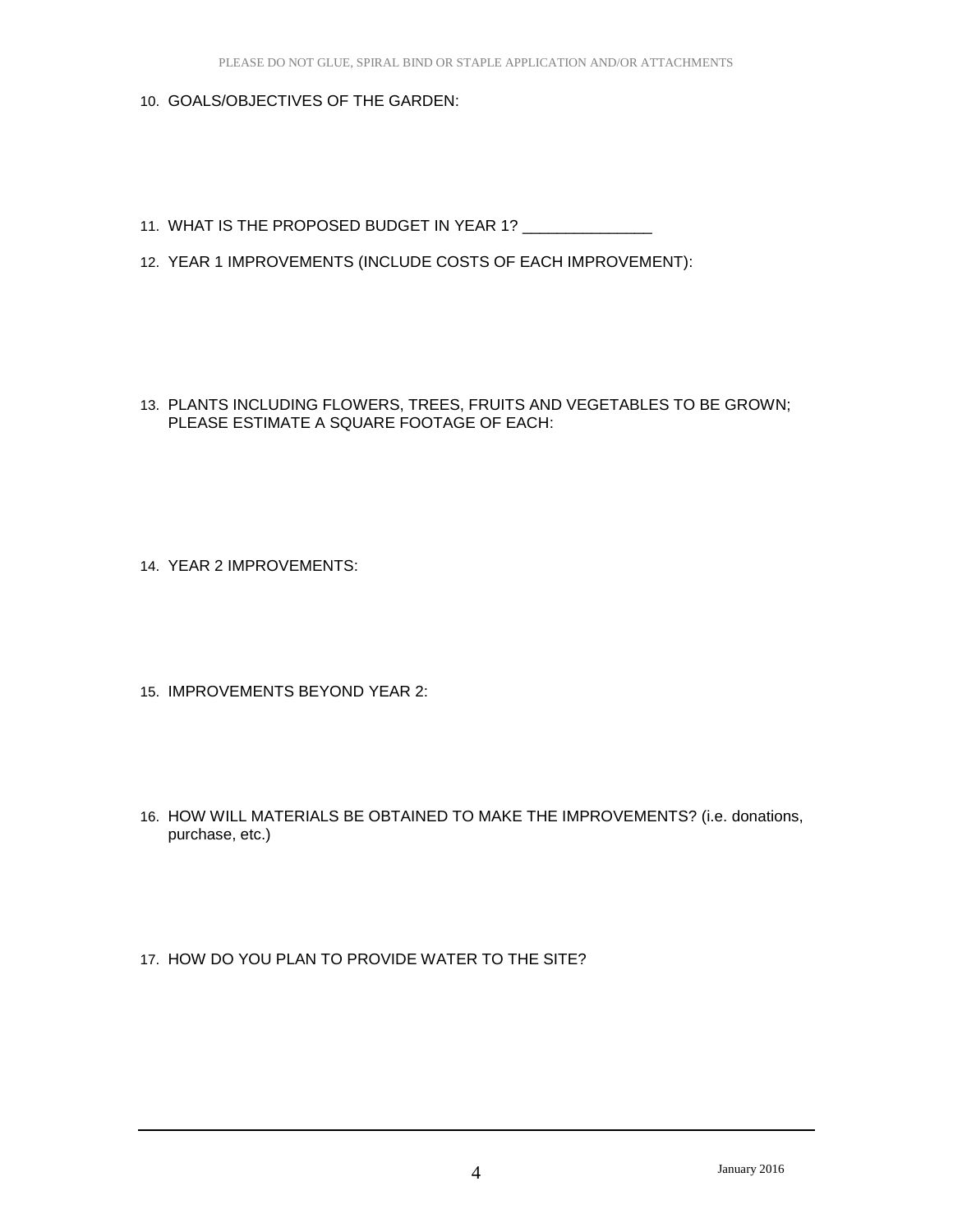# **Community Garden Liability Waiver and Indemnification**

The undersigned, in consideration for the City of Columbus, Land Redevelopment Office allowing him/her/it to enter the Licensed Premises solely for the purpose of conducting gardening activities, does hereby consent and agree to the following:

The undersigned hereby waives and releases the City of Columbus, Ohio, all of its departments and divisions and all of its employees, agents or other representatives from any loss, claim, cause of action, damage, or liability whatsoever, whether, without limitation, strict or absolute liability in tort or by statue imposed, charge, cost or expense, including without limitation, attorney's fees to the extent any damage or loss to property or injury or death of any person that may occur while entering upon and/or conducting gardening related activities at the Licensed Premises.

Further, the undersigned hereby agrees to indemnify the City of Columbus, Ohio, all of its departments and divisions and all of its employees, agents or other representatives against any monetary award, both compensatory and punitive, or equitable relief by a judge or jury that may result from damages or loss to persons or property sustained while entering upon and/or conducting gardening related activities at Licensed Premises.

In no event shall the undersigned or any of his/her heirs, assigns, agents or any other individual or entity acting on behalf of the undersigned be considered, nor shall he/she hold himself/herself out to be, an officer, employee, agent or other representative of the City of Columbus, Ohio.

I have read, understand, and agree to this Liability Waiver and Indemnification.\*

I have read, understand and agree to the Gardening Rules and Requirements submitted as a part of the License Agreement.

| <b>Printed Name</b> | Signature | Date |
|---------------------|-----------|------|
|                     |           |      |
|                     |           |      |
|                     |           |      |
|                     |           |      |
|                     |           |      |
|                     |           |      |

Attach additional sheets as necessary.

\*No one is permitted on the Licensed Premises unless they have signed the above Waiver.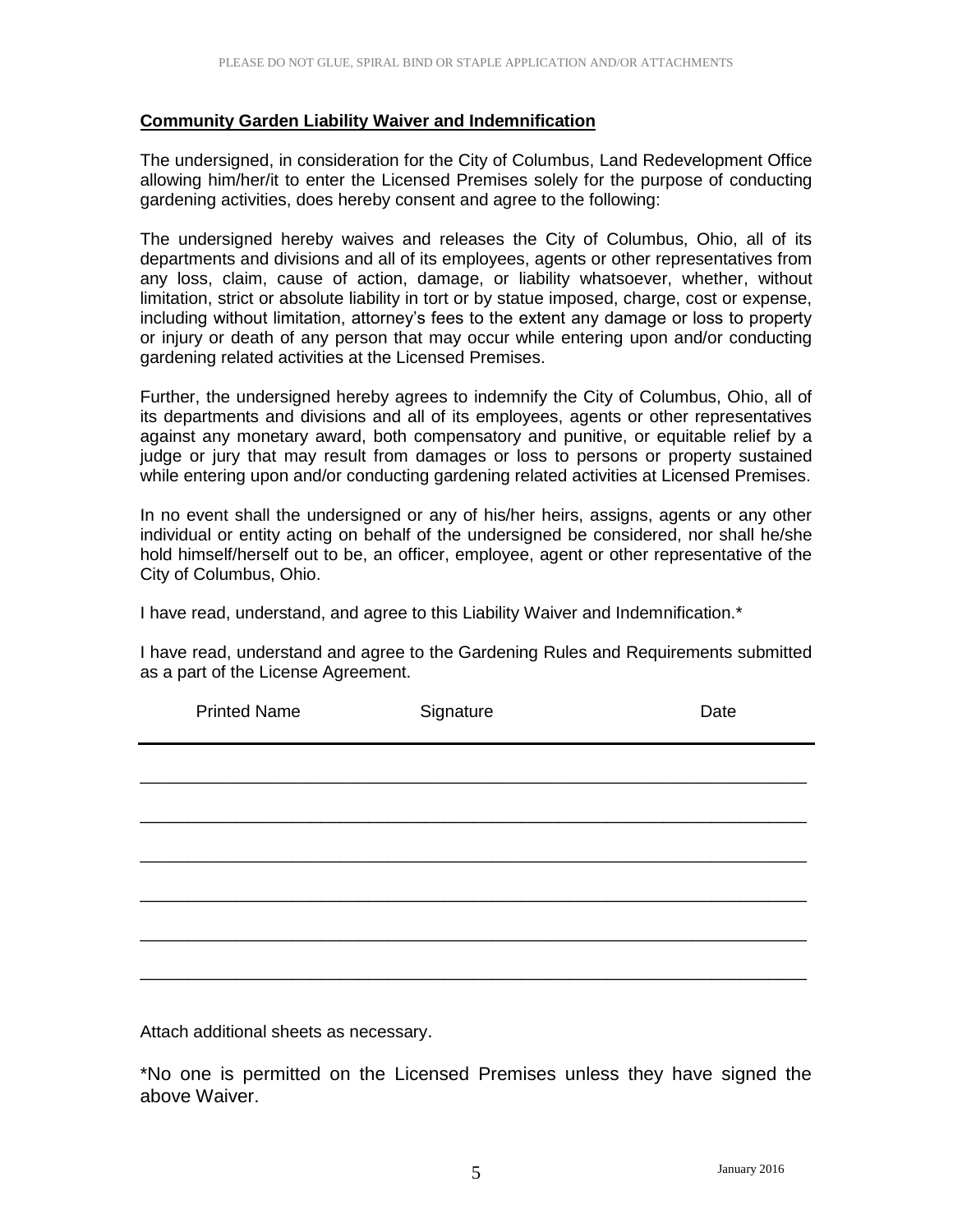#### **Attachments:**

The following information **must** be attached to this document before your application will be processed. The application will be considered incomplete if it is not submitted with all parts.

- **A set of rules that will be followed by all individuals participating in the proposed community garden (an example is attached);**
- **A site plan or drawing of the proposed garden (an example is attached);**

# **Gardening Rules Example**

To continually use City property for community gardens requires the users to maintain good relationships with the abutting neighbors and the surrounding community. At a minimum, all Garden groups must agree and abide by a set of rules that cover the conduct of gardeners while on City property. Each garden group is encouraged to add rules and requirements specific to their program. If your organization already has a set of rules, please submit them with the application. The rules for the conduct of gardeners must include the following:

- We/I will not smoke, drink alcoholic beverages, use illegal drugs, or gamble in the garden. I will not come to the garden while under the influence of alcohol or illegal drugs. I will not bring weapons or pets or other animals to the garden.
- We/I will respect other gardeners, and I will not use abusive or profane language or discriminate against others.
- We/I will work to keep the garden a happy, secure, and enjoyable place where all participants can garden and socialize peacefully in a neighborly manner. I will not play loud music or other actions that may disturb neighbors.
- We/I will not use fireworks or light fires on the site.
- We/I will keep the garden clean and free of all trash.